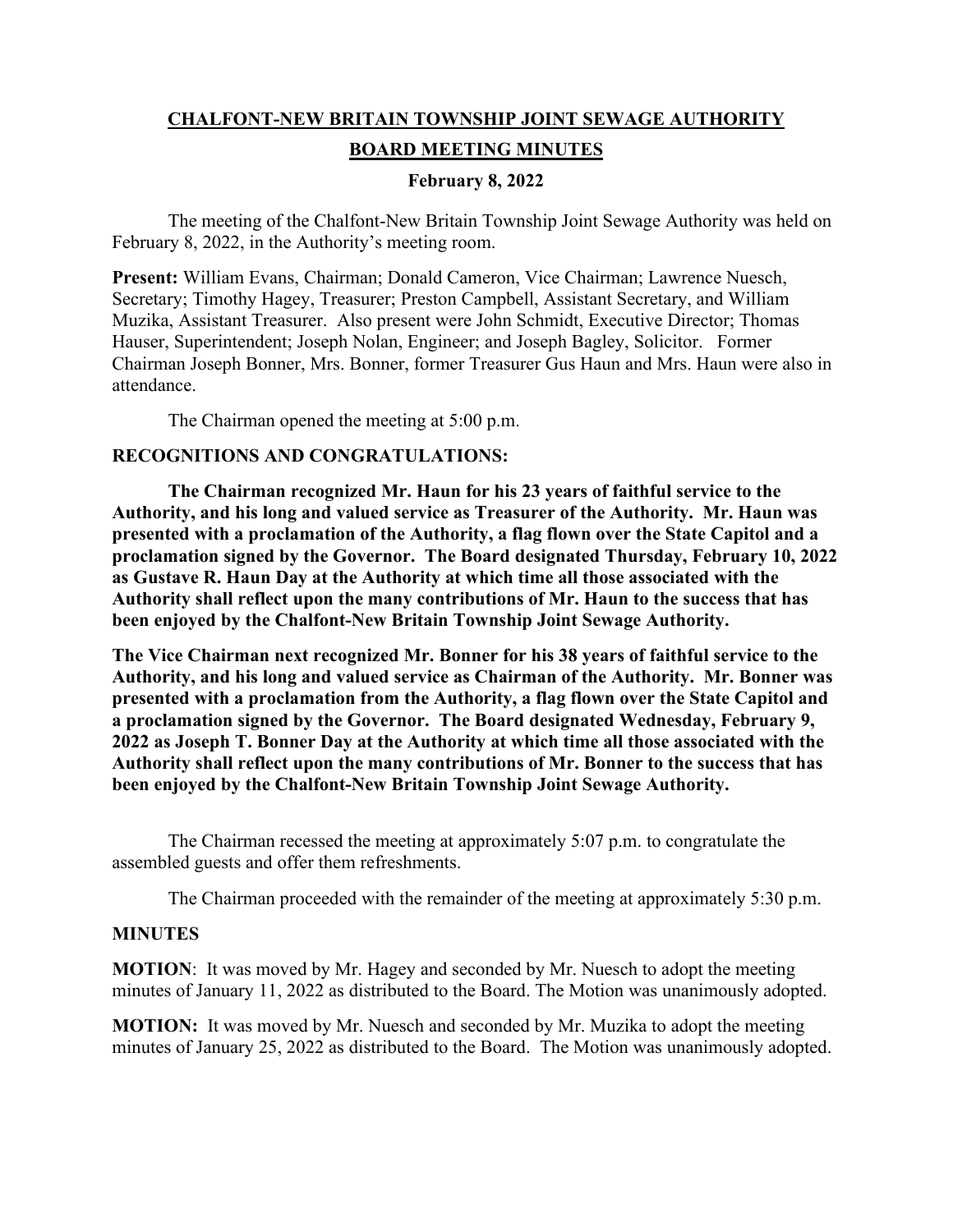## **PUBLIC COMMENT**

No members of the public were present.

# **REPORTS OF OFFICERS**

No reports of officers were presented.

#### **COMMITTEE REPORTS**

No Committee reports were presented.

# **SUPERINTENDENT'S REPORT – Thomas Hauser**

Treatment plant operations were considered normal during the month of January with one exception. The operator on duty for the January 17 Federal Holiday discovered solids loss to the final effluent. He contacted the Superintendent and was instructed as to actions to be taken to reduce and stop the solids loss by putting the plant in "storm mode". The final effluent sampler was programmed to automatically sample and captured the event.

Precipitation: 4.80"

Average Daily Flows: 4.56 MGD

Peak Day Flow: 8.96 MG

All process performance was within limits with the exception of the Total Suspended Solids excursion noted above. In the plant, the dryer experienced two alarms during the month due to extreme freezing weather. The first was due to the feed water line freezing. Heat trace was on and the setting was increased to its maximum to prevent re-occurrence. The second alarm was the result of the cooling tower freezing at the air intake, which prevented air flow to sufficiently cool the water.

 A Board member asked a question about upgrading the systems with heat trace. Mr. Hauser stated that it was cranked up all the way on the particularly cold night in question and the water was left running continuously until morning. The garden hose used also froze on the ground overnight.

 Another Board member asked about the clarifier carryover being located in the final clarifier. Mr. Hauser stated that parts were ordered but have still not been received. The Authority is limited in how much flow can be put in the No. 1 clarifier. The bearing which failed has likely not been pulled since it was installed in the 1980's.

# **EXECUTIVE DIRECTOR'S REPORT- John Schmidt**

 Mr. Schmidt reported that letters were sent to those who experienced sewer backups on September 1-2. One response was received back. Elizabeth Kalinowsky of 20 Walden Way responded. A second property appeared to be reaching out but as of today's meeting, no further follow-up has occurred. Ms. Kalinowsky submitted an insurance claim, applied to FEMA and even appealed to FEMA. Furthermore, she has accepted the Authority's offer to install a backflow prevention device.

The Board moved into executive session at 5:43 PM to discuss matters which if discussed in public would violate a lawful privilege and to discuss potential litigation on which identifiable complaints could be filed (sewer backups).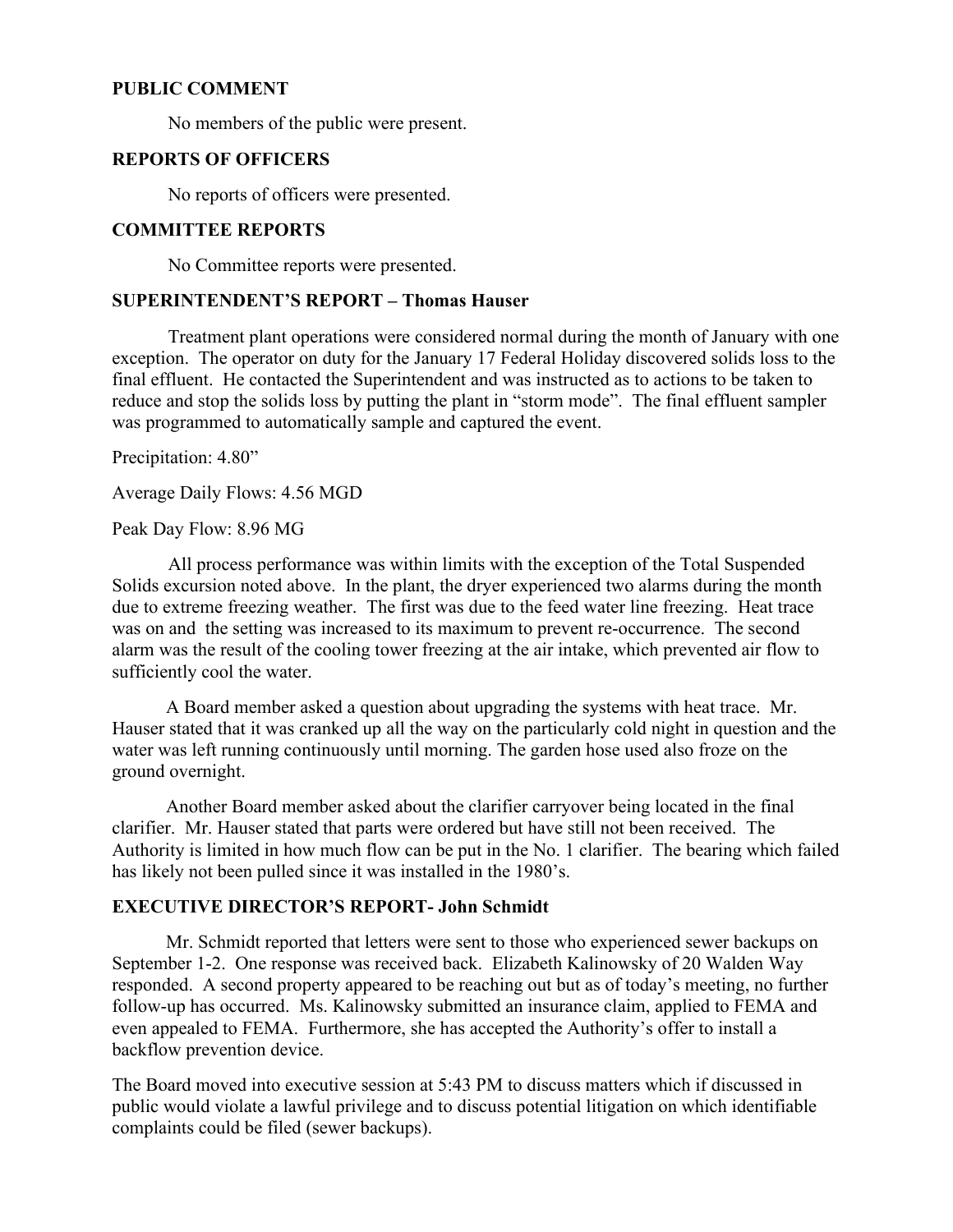**MOTION**: It was moved by Mr. Hagey and seconded by Mr. Muzika to authorize Mr. Schmidt to calculate and offer an amount to Ms. Kalinowsky to make her whole for damages sustained on Sept. 1-2, 2021 at 20 Walden Way net of the receipt of payments from her insurance carrier and FEMA, and in exchange for an Authority-approved release. The Motion was unanimously adopted.

The Board returned to its regular session at 5:53 PM.

 Mr. Schmidt reported to the Board that the RFP for bank loans is in the process of being sent out and Mr. Gibbons of Concord Finance will report on it at the next meeting.

 Mr. Schmidt further reported that Mike Stoler of Mantis Innovation will appear at the next meeting to discuss a reverse auction for electricity generation.

 Mr. Schmidt reported that PPI continues to do their work. Mr. Schmidt reported on a blockage identified at a residence on New Jersey Avenue. It was eventually determined to be from an Aqua contractor installing water lines who likely dug into the sewer lateral. PPI assisted in installing a cleanout which helped in flushing out debris.

Mr. Schmidt reminded the Board of the upcoming PMAA training on March 24.

### **ENGINEER'S REPORT – Joseph Nolan**

Mr. Nolan reported that DEP sent a request for further information about the Pump Station No. 4 Project. All of the follow-up information has been provided except a letter from the Township which has been requested. A record plan is being prepared at DEP's request for recording. He also noted that DEP referred to such follow-up information requests as "preliminary comments".

Mr. Nolan noted that Requisition No. 230 for Capital Expenditures is in the amount of \$0.

Mr. Nolan presented Requisition No. 273 for Capital Improvements in the amount of \$5718.82 representing engineering and legal expenses for the pump Station No. 4 Project.

**MOTION**: It was moved by Mr. Cameron and seconded by Mr. Nuesch to approve Requisition No. 273 for Capital Improvements in the amount of \$5718.82 representing engineering and legal expenses for the pump Station No. 4 Project. The Motion was unanimously adopted.

# **SOLICITOR'S REPORT- Joseph Bagley**

Mr. Bagley reported that the ethics training for the Board would take place in March due to agenda items already occupying the February 22 Meeting agenda.

# **TREASURER'S REPORT- Timothy Hagey**

Mr. Hagey reported that the general operating expenses for the month amounted to \$212,043.03. The previously approved Capital Improvements along with payments to the Loan